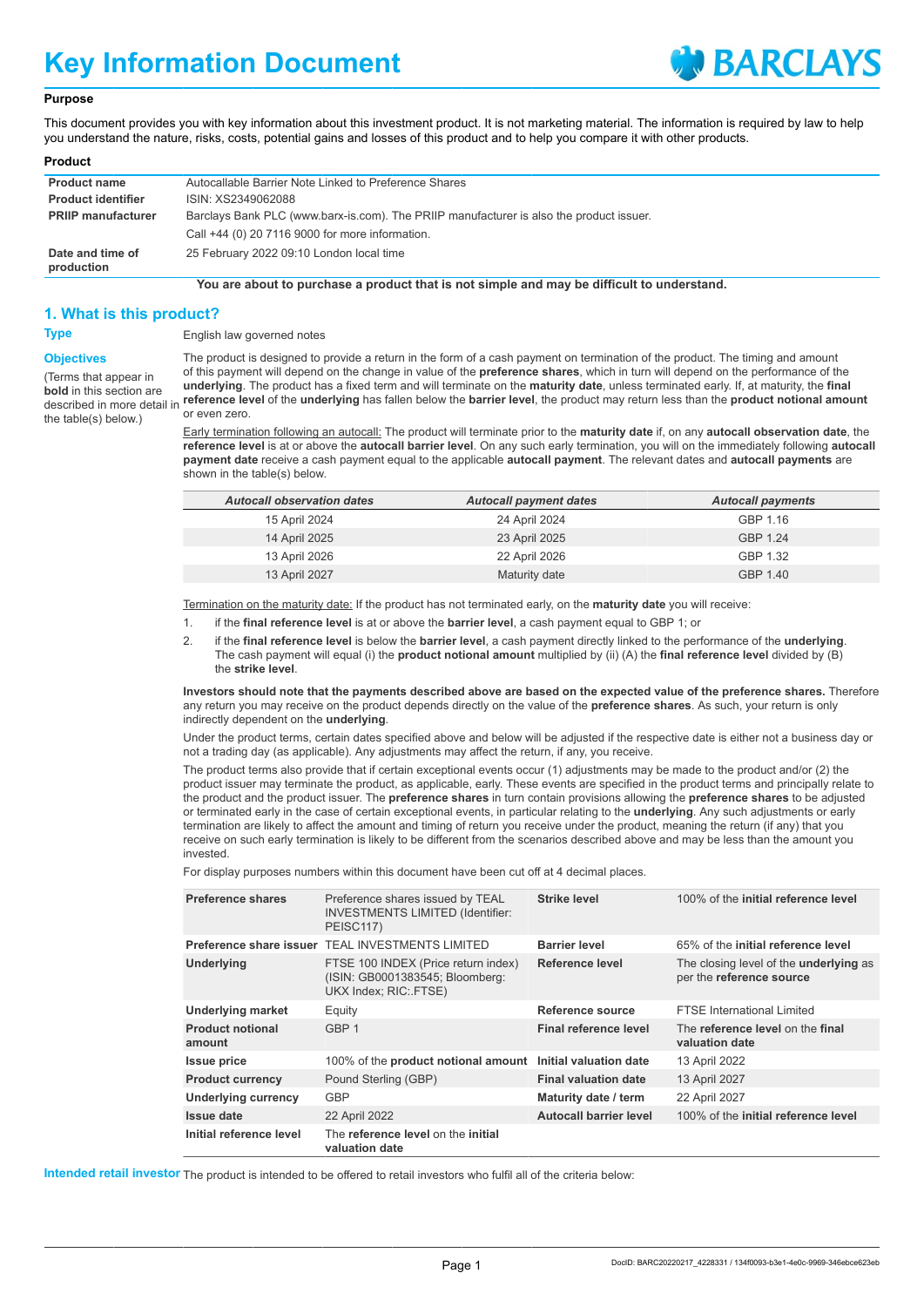- 1. they have the ability to make an informed investment decision through sufficient knowledge and understanding of the product and its specific risks and rewards, either independently or through professional advice, and they may have experience of investing in and/or holding a number of similar products providing a similar market exposure;
- 2. they seek capital growth, expect the movement in the underlying to perform in a way that generates a favourable return, have an investment horizon of the recommended holding period specified below and understand that the product may terminate early;
- 3. they accept the risk that the issuer could fail to pay or perform its obligations under the product and they are able to bear a total loss of their investment; and
- 4. they are willing to accept a level of risk to achieve potential returns that is consistent with the summary risk indicator shown below.

The product is not intended to be offered to retail clients who do not fulfil these criteria.

### **2. What are the risks and what could I get in return?**

**Risk indicator**





**cash in at an early stage and you may get back less. You may not be able to cash in early. You may have to pay significant extra costs to cash in early.**

The summary risk indicator is a guide to the level of risk of this product compared to other products. It shows how likely it is that the product will lose money because of movements in the markets or because we are not able to pay you.

We have classified this product as 5 out of 7, which is a medium-high risk class. This rates the potential losses from future performance of the **underlying** at a medium-high level and the potential for us to be unable to pay you any amounts due as very unlikely.

This product does not include any protection from future market performance so you could lose some or all of your investment.

If we are not able to pay you what is owed, you could lose your entire investment.

For detailed information about all risks relating to the product please refer to the risk sections of the prospectus and any supplements thereto as specified in the section "7. Other relevant information" below.

#### **Performance scenarios Market developments in the future cannot be accurately predicted. The scenarios shown are only an indication of some of the possible outcomes based on recent returns. Actual returns could be lower.**

| <b>Investment: GBP 10,000</b> |                                          |               |               |                                 |
|-------------------------------|------------------------------------------|---------------|---------------|---------------------------------|
| <b>Scenarios</b>              |                                          | 1 year        | 3 years       | 5 years                         |
|                               |                                          |               |               | (Recommended<br>holding period) |
| <b>Stress scenario</b>        | What you might get back<br>after costs   | GBP 5.350.02  | GBP 4.470.42  | GBP 3.504.83                    |
|                               | Average return each year                 | -46.4998%     | $-23.5373%$   | $-18.9163%$                     |
| Unfavourable scenario         | What you might get back<br>after costs   | GBP 7.500.68  | GBP 6.615.69  | GBP 5.107.76                    |
|                               | Average return each year                 | $-24.9932\%$  | $-12.8652%$   | $-12.5729%$                     |
| <b>Moderate scenario</b>      | What you might get back<br>after costs*  | GBP 9.494.67  | GBP 10.591.53 | GBP 11,600.00                   |
|                               | Average return each year                 | $-5.0533\%$   | 1.9341%       | 3.0129%                         |
| <b>Favourable scenario</b>    | What you might get back<br>after costs** | GBP 10.754.21 | GBP 11.761.65 | GBP 12,400.00                   |
|                               | Average return each year                 | 7.5421%       | 5.5575%       | 4.3961%                         |

\* This scenario assumes that the product early terminates in April 2024 and you do not reinvest the proceeds.

\*\* This scenario assumes that the product early terminates in April 2025 and you do not reinvest the proceeds.

This table shows the money you could get back over the next 5 years under different scenarios, assuming that you invest GBP 10,000.

The scenarios shown illustrate how your investment could perform. You can compare them with the scenarios of other products. The scenarios presented are an estimate of future performance based on evidence from the past on how the value of this investment varies, and are not an exact indicator. What you get will vary depending on how the market performs and how long you keep the product. The stress scenario shows what you might get back in extreme market circumstances, and it does not take into account the situation where we are not able to pay you. In addition, you should note that the results shown for the intermediate holding periods do not reflect estimates of the product's future value. You should therefore not base your investment decision on the results shown for these interim holding periods.

The figures shown include all the costs of the product itself, but may not include all the costs that you pay to your advisor or distributor. The figures do not take into account your personal tax situation, which may also affect how much you get back.

### **3. What happens if the manufacturer is unable to pay out?**

You are exposed to the risk that the issuer might be unable to meet its obligations in connection with the product for instance in the event of bankruptcy or an official directive for resolution action. This may materially adversely affect the value of the product and could lead to you losing some or all of your investment in the product. The product is not a deposit and as such is not covered by any deposit protection scheme.

# **4. What are the costs?**